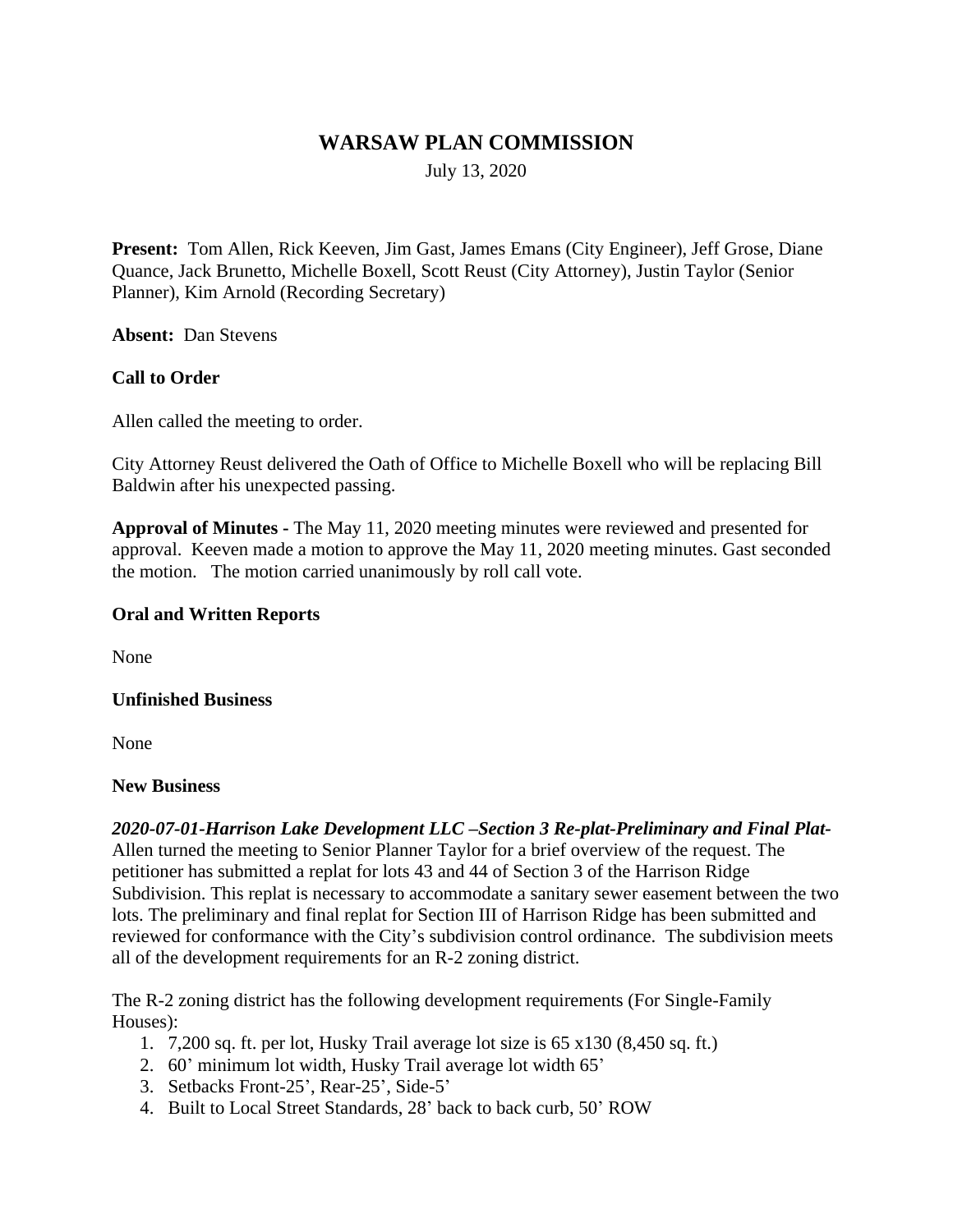- 5. Block B proposed detention area
- 6. Sewer and Water connections will be provided from Section I

The developer has completed the construction of the infrastructure for the project, and it has been inspected and approved by the City. The proposed plat is in conformance with the preliminary plat granted in 2006. I see no reason not to grant approval of the proposed final plat. Taylor recommended the approval of the request.

Allen opened the meeting to any person wishing to speak in favor or against the petition by text or email. Four minutes were allowed for residents to send a text or an email to comment on the petition. No person was present. No input was received. Allen closed the meeting to the public. Keeven made a motion to approve *2020-07-01- Harrison Lake Development LLC – Preliminary Plat*. Brunetto seconded the motion. The motion passed unanimously with roll call vote. Grose made a motion to suspend the rules and vote on the final plat. Emans seconded the motion, which passed unanimously by roll call vote. Brunetto made a motion to approve *2020-07-01- Harrison Lake Development LLC-Final Plat*. Gast seconded the motion. The motion passed unanimously by roll call vote.

*2020-07-02- Shadycrest Development Inc. - Preliminary and Final Plat*- Allen turned the meeting to Assistant Planner Taylor for a brief explanation of the request. The petitioner for the Shadycrest Subdivision is requesting to subdivide a 27 acre± tract of land into 4 lots with an average size of 6.62 acres. The preliminary and final plat for this subdivision has been submitted in a timely fashion and reviewed for its conformity to the Subdivision Control Ordinance. The proposed lots meet all of the development standards for a subdivision within an R-1 zoning district. The requirements for this subdivision are listed below.

The following are the requirements for a R-1 District:

- $\bullet$  8,750 sq. ft. minimum lot size
- $\bullet$  Minimum setbacks of 25' front, 25' rear, 7' side
- 45% Maximum lot coverage

Access to utilities will remain along the west property line. Since the subdivision does not include any additional public infrastructure, Taylor recommended approval of the preliminary and final replat.

Allen opened the meeting to any person wishing to speak for or against the petition. Bruce Woodward, the owner, was present to explain the request and answer questions. Emans asked about an existing path that appears to be being used regularly. Woodward explained the path is a utility easement for the City of Warsaw. He stated he has no plans to do anything with the easement. He stated a sign is posted at the entrance of the path stating it was private. The proposed lots will use Logan Street. Emans stated he had no problem with the proposed plat. Dr. Mark Bowald, a neighbor, representing himself and another neighbor, Steve Jamison, had asked for clarification as to Woodward's properties. He stated his questions had been answered. He is happy with the size of the lots and the subdivision. He stated he did request help getting access to cable and internet. He stated he has not had either for several years. He was informed